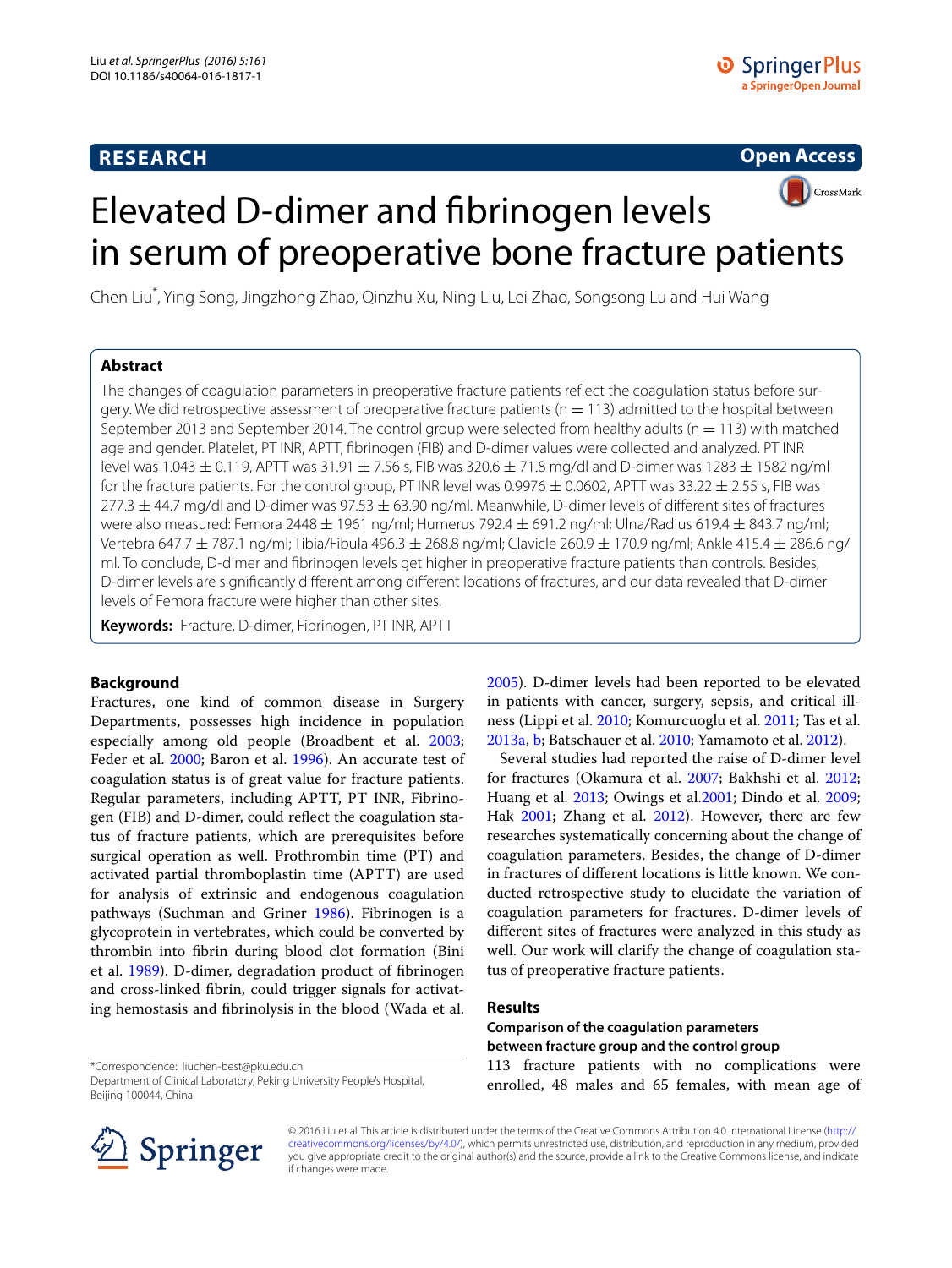58.00  $\pm$  18.27. Platelet (PLT), PT INR, APTT, fibrinogen (FIB) and D-dimer of the patients were measured within 1 h after fracture happened before surgery. PT INR level was 1.043  $\pm$  0.119, APTT was 31.91  $\pm$  7.56 s, FIB was  $320.6 \pm 71.8$  mg/dl and D-dimer was  $1283 \pm 1582$  ng/ ml. Results of the patients are listed in Table [1.](#page-1-0) Compared

<span id="page-1-0"></span>

| Table 1 Comparison of parameters between the fracture |  |  |  |
|-------------------------------------------------------|--|--|--|
| group and the control group                           |  |  |  |

|                 | Fracture ( $n = 113$ ) | Control ( $n = 113$ ) | P      |
|-----------------|------------------------|-----------------------|--------|
| Male/female     | 48/65                  | 55/58                 | 0.423  |
| Age (years)     | $58.00 \pm 18.27$      | $60.54 \pm 20.89$     | 0.2078 |
| <b>INR</b>      | $1.043 \pm 0.119$      | $0.9976 + 0.0602$     | 0.0002 |
| < 1.2           | 108                    | 113                   | 0.0579 |
| >1.2            | 5                      | $\Omega$              |        |
| APTT (s)        | $31.91 \pm 7.56$       | $33.22 \pm 2.55$      | 0.0001 |
| $<$ 25.4        | 5                      | $\Omega$              | 0.0092 |
| $25.4 - 38.4$   | 104                    | 113                   |        |
| >38.4           | $\overline{4}$         | $\Omega$              |        |
| $FIB$ (mg/dl)   | $320.6 \pm 76.8$       | $277.3 \pm 44.7$      | 0.0001 |
| $<$ 200         | 97                     | 113                   | 0.0001 |
| >400            | 16                     | $\Omega$              |        |
| D-dimer (ng/ml) | $1283 \pm 1582$        | $97.53 \pm 63.90$     | 0.0001 |
| $<$ 250         | 19                     | 111                   | 0.0001 |
| >250            | 94                     | $\mathfrak{D}$        |        |
| PLT $(x10^9/L)$ | $204.7 \pm 63.75$      | $217.6 \pm 61.85$     | 0.1227 |
| < 125           | 7                      | 6                     | 0.8624 |
| 125-350         | 103                    | 105                   |        |
| >350            | 3                      | $\mathfrak{D}$        |        |

with control, we found that PT INR was higher and APTT was lower in the fracture group, the difference is significant. However, the mean values were close to each other. FIB and D-dimer levels were higher for the fracture group and the difference is significant as well (Fig. [1](#page-1-1)). According to reference interval of Chinese people, we divided all the individuals into normal (within the reference interval) and abnormal ones (higher or lower than the reference interval). Fisher's test was used to compare the constitution of fracture group and the control group. We found that PT INR show no significant difference  $(P > 0.05)$ , but APTT, FIB and D-dimer show P values less than 0.05, suggesting the change of these parameters for fracture patients.

# **Comparison of D‑dimer levels according to different sites of fracture**

Fracture cases analyzed here included fractures of different locations. Then we analyzed D-dimer levels and compared each site of fracture with the control. According to Table [2](#page-2-0) and Fig. [2,](#page-2-1) D-dimer levels of Femora, Humerus, Ulna/Radius, Vertebra, Tibia/Fibula, Clavicle and Ankle fractures were compared with the control. Mann–Whitney test and ANOVA with Dunn's Multiple Comparison Test were performed. For Mann–Whitney test, we found that all sites of fractures show significant higher D-dimer levels than the control group. Meanwhile, for ANOVA with Dunn's Multiple Comparison we found only the comparison of Clavicle fracture with the control showed no significant difference ( $P > 0.05$ ) and all others were significant.

<span id="page-1-1"></span>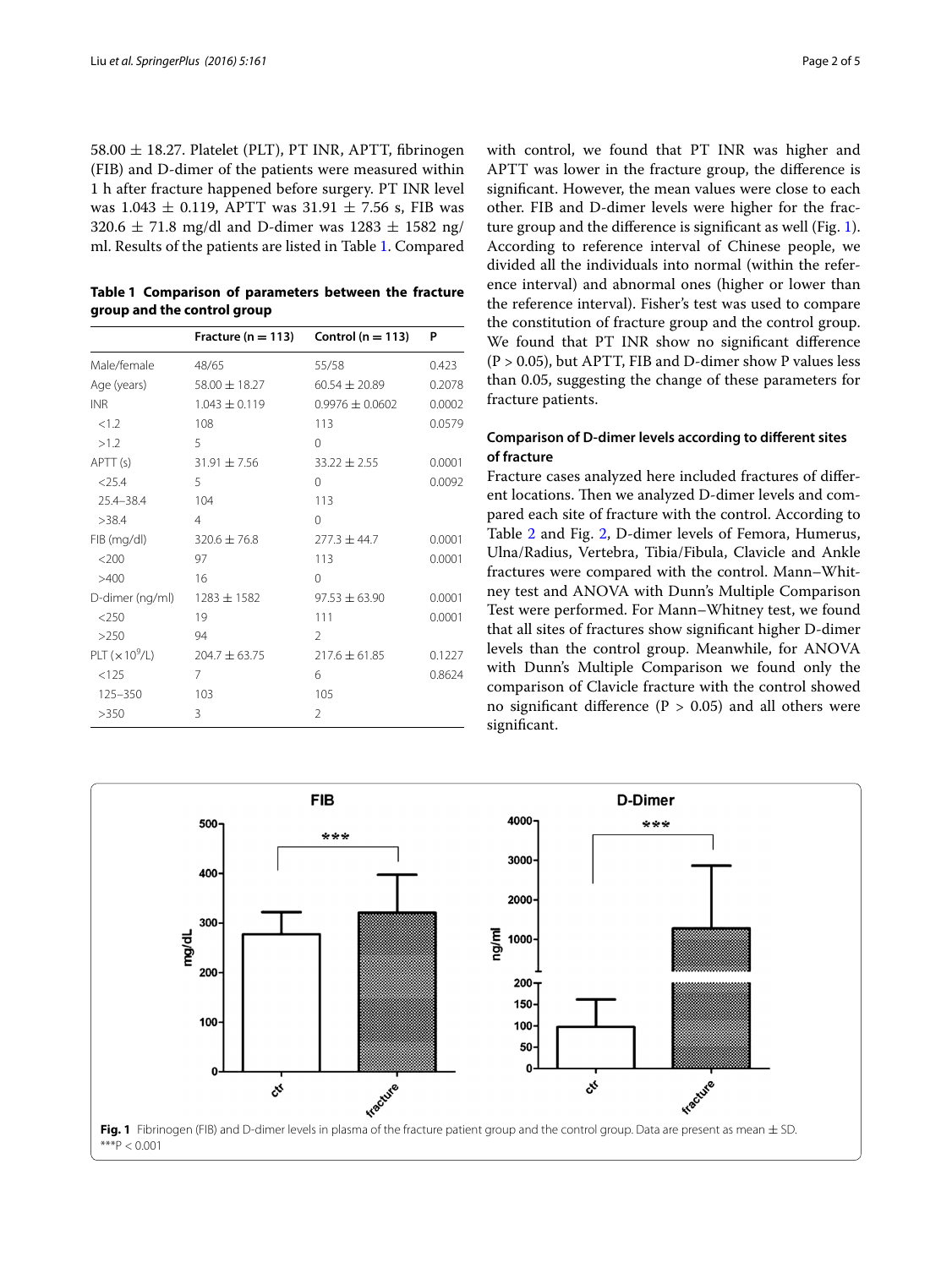|              | No. of<br>values | Median<br>(nq/ml) | Mean<br>(nq/ml) | <b>Std. deviation</b><br>(nq/ml) | Std. error<br>(nq/ml) | t test (compared<br>with control) | <b>ANOVA</b> (compared<br>with control) |
|--------------|------------------|-------------------|-----------------|----------------------------------|-----------------------|-----------------------------------|-----------------------------------------|
| Femora       | 43               | 2232              | 2448            | 1961                             | 299                   | $***$                             | $***$                                   |
| Humerus      | 21               | 525               | 792.4           | 691.2                            | 150.8                 | $***$                             | $***$                                   |
| Ulna/Radius  | 14               | 316               | 619.4           | 843.7                            | 225.5                 | $***$                             | $***$                                   |
| Vertebra     | 10               | 314               | 647.7           | 787.1                            | 248.9                 | $***$                             | $***$                                   |
| Tibia/Fibula | 8                | 407               | 496.3           | 268.8                            | 95.02                 | $***$                             | $**$                                    |
| Clavicle     | ⇁                | 234               | 260.9           | 170.9                            | 64.6                  | $***$                             | <b>NS</b>                               |
| Ankle        | 10               | 432.5             | 451.4           | 286.6                            | 90.62                 | $***$                             | $\ast$                                  |
| ctr          | 113              | 80                | 97.53           | 63.9                             | 6.011                 | N/A                               | N/A                                     |

<span id="page-2-0"></span>**Table 2 D-dimer level comparison of different sites of fractures with the control group**

\* P < 0.05; \*\* P < 0.01; \*\*\* P < 0.001; *NS* not significant; *N/A* not applicable



# <span id="page-2-1"></span>**D‑dimer level is higher in Femora fracture patients than other fractures**

We could see variation of D-dimer levels according to different locations of fractures in Fig. [2](#page-2-1). Fractures of different sites showed quite different levels of D-dimer. We then compared different sites of fractures with each other by ANOVA with Dunn's Multiple Comparison Test and the results are listed in Table [3](#page-3-0). In short, Femora fracture show higher D-dimer levels than that of other locations, and there was no significant difference between other sites of fractures. This cued that Femora fracture produced more D-dimer and the distinguishing expression of D-dimer is interesting, which need to be paid attention to.

## **Correlation analysis between each coagulation parameter**

To elucidate if the change of each parameter is independent, we analyzed the correlation between each coagulation parameter. Spearman test was used for correlation analysis. Correlation coefficient (r) and P values are shown in Table [4.](#page-3-1) We found that there was a significant correlation between PT and APTT. The correlation between FIB and D-dimer was significant as well. The correlation coefficients (r), however, were just 0.252 and 0.24, which means that the correlations are weak between the parameters.

## **Discussion**

This study investigated change of coagulation parameters in preoperative fractures patients, including APTT, PT INR, fibrinogen and D-dimer. As the degradation product of fibrinogen and cross-linked fibrin, D-dimer has been increasingly used particularly in diagnosis of coagulation function disorder diseases (Wada et al. [2005](#page-4-5)). Several studies demonstrated higher D-dimer values were always observed in patients with cancer, surgery, sepsis, and critical patients (Lippi et al. [2010;](#page-4-6) Komurcuoglu et al. [2011](#page-4-7); Tas et al. [2013a,](#page-4-8) [b;](#page-4-9) Batschauer et al. [2010;](#page-4-10) Yamamoto et al. [2012](#page-4-11)). Accordingly, here we analyzed the role D-dimer plays in fractures, and the changes of the parameters before surgery are worth being carefully considered.

Most articles concerning the relationship between D-dimer and traumas are about the prevention of thrombosis after operation (Okamura et al. [2007](#page-4-12); Bakhshi et al. [2012;](#page-4-13) Huang et al. [2013;](#page-4-14) Owings et al. [2001;](#page-4-15) Dindo et al. [2009;](#page-4-16) Hak [2001\)](#page-4-17). However, there are few literatures systematically discussing coagulation parameter changes in fractures of different locations. Okamura et al. reported that plasma levels of D-dimer and FDP in hip fracture patients were high in perioperative period (Okamura et al. [2007\)](#page-4-12). Bakhshi et al. demonstrated that D-dimer level was high in postoperative lower limb fracture and D-dimer assay was a useful and sensitive test for detecting posttraumatic DVT (Bakhshi et al. [2012](#page-4-13)). Huang et al. reported that FIB and D-dimer became higher in the hip fracture in elderly patients, before and after surgery (Huang et al. [2013](#page-4-14)).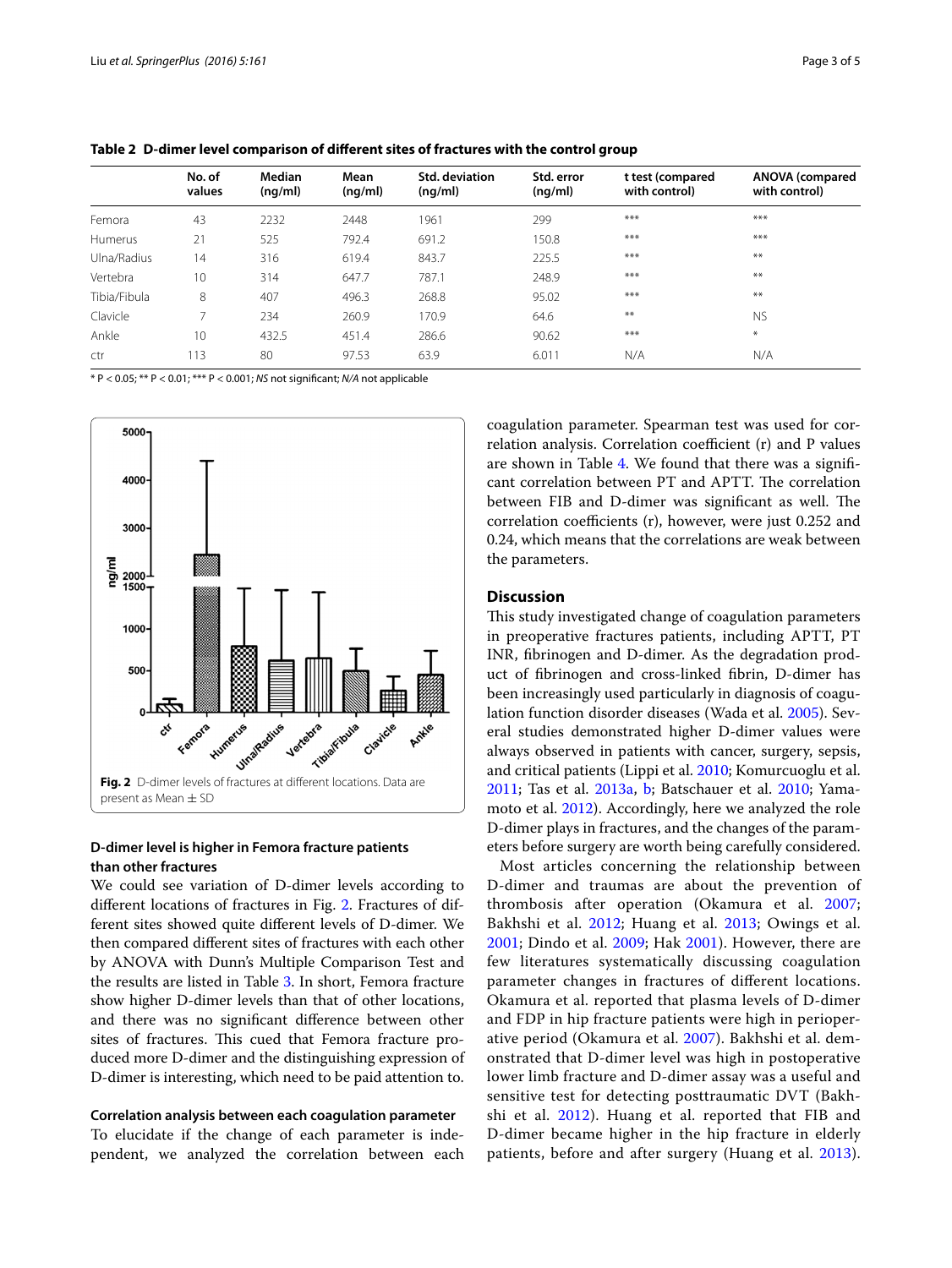|              | Femora | <b>Humerus</b> | <b>Ulna/Radius</b> | Vertebra  | Tibia/Fibula | Clavicle  | Ankle     |
|--------------|--------|----------------|--------------------|-----------|--------------|-----------|-----------|
| Femora       | N/A    | $***$          | $***$              | $***$     | $*$          | $***$     | $***$     |
| Humerus      | $***$  | N/A            | <b>NS</b>          | <b>NS</b> | <b>NS</b>    | <b>NS</b> | <b>NS</b> |
| Ulna/Radius  | $***$  | <b>NS</b>      | N/A                | <b>NS</b> | <b>NS</b>    | <b>NS</b> | <b>NS</b> |
| Vertebra     | $***$  | <b>NS</b>      | <b>NS</b>          | N/A       | <b>NS</b>    | <b>NS</b> | <b>NS</b> |
| Tibia/Fibula | $*$    | <b>NS</b>      | <b>NS</b>          | <b>NS</b> | N/A          | <b>NS</b> | <b>NS</b> |
| Clavicle     | $***$  | <b>NS</b>      | <b>NS</b>          | <b>NS</b> | <b>NS</b>    | N/A       | <b>NS</b> |
| Ankle        | $***$  | <b>NS</b>      | <b>NS</b>          | <b>NS</b> | <b>NS</b>    | <b>NS</b> | N/A       |

<span id="page-3-0"></span>**Table 3 Comparison of D-dimer levels between different fracture of different site**

\* P < 0.05; \*\* P < 0.01; \*\*\* P < 0.001; *NS* not significant; *N/A* not applicable

## <span id="page-3-1"></span>**Table 4 Correlation analysis between each coagulation parameter**

| <b>Parameters</b> | Correlation coefficient P value<br>(r) |        |           |  |
|-------------------|----------------------------------------|--------|-----------|--|
| INR-APTT          | 0.252                                  | 0.0072 | $***$     |  |
| INR—FIB           | 0.042                                  | 0.6578 | NS.       |  |
| INR-D-dimer       | 0.163                                  | 0.0852 | <b>NS</b> |  |
| APTT-FIB          | $-0.105$                               | 0.2695 | <b>NS</b> |  |
| APTT-D-dimer      | $-0.155$                               | 0.1021 | NS.       |  |
| FIB-D-dimer       | 0.24                                   | 0.0105 | ₩         |  |

\* P < 0.05; \*\* P < 0.01; *NS* not significant

According to our results, D-dimer levels of different sites of fractures are different, higher in Femora fracture. The mean values of Clavicle and Ankle are much lower. We wonder if fracture located at small skeletons could trigger lower level of D-dimer than big skeletons, and the severity of the trauma may have something to do with the level of D-dimer in plasma as well.

D-dimer is of clinical value when there is a suspicion of deep venous thrombosis, pulmonary embolism or disseminated intravascular coagulation (Stein et al. [2004](#page-4-19)). Though patients with these complications had been excluded in our research, D-dimer levels were still significantly higher than control. This suggested that pretreated fracture patients were faced with the increased risk of thrombosis. The fracture may lead to microthrombosis which is difficult to be checked as well. The increase of D-dimer in plasma of fracture patients should be paid attention to and related preventive action for thrombosis need to be done. Besides, the risk of bleeding will also rise after thrombosis due to the exhaust of coagulation factors.

Findings of the study present showed the change of FIB and D-dimer, both of them increased in fracture patients. As for APTT and PT INR, we found they underwent a significant change, decreased PT INR and extended APTT, but the mean values were close to the control. We assume that PT and APTT could be affected by fractures, but the changes are limited. From the correlation

analysis, we found that the change of the parameters was to some extent independent since the correlation coefficients were small.

## **Conclusions**

To conclude, coagulation parameters in fractures have been changed. Fibrinogen and D-dimer levels in plasma are elevated, which is of value and could be used for evaluating the coagulation status of preoperative patients. D-dimer levels are diverse according to the location of fracture, higher in Femora fracture, which is of reference meaning in clinical use. Results from our research could help to clarify the change of coagulation status of fracture patients.

# **Methods**

## **Patients**

A retrospective study was designed using data obtained from medical records between September 2013 and September 2014 in Clinical Lab of the Hospital with approval from institutional ethical review board of the Hospital. One hundred and thirteen preoperative fracture patients without complications were included in the study, which had been confirmed to be fractures by imaging examination afterwards. One hundred and thirteen healthy adults of matched age and gender were selected in the control group, who were applied to check-up clinic. All members had no active complaint, chronic disease, deep vein thrombosis or other abnormal physical examination. Type of fracture, platelet, PT INR, APTT, FIB and D-dimer levels were recorded.

#### **Blood sampling and measurement**

We collected peripheral venous blood of the patients within 1 h after fracture, using the Vacutainer tubes (Becton–Dickinson) containing 1/10 volume of 0.129 M sodium citrate. Samples were centrifuged at 2200 g for10 min to get the serum of the patients. PT INR (Determined by PT and ISI), APTT, FIB and D-dimer levels were determined on ACL-TOP multiparameter hemostasis analyzer (Instrumentation Laboratory